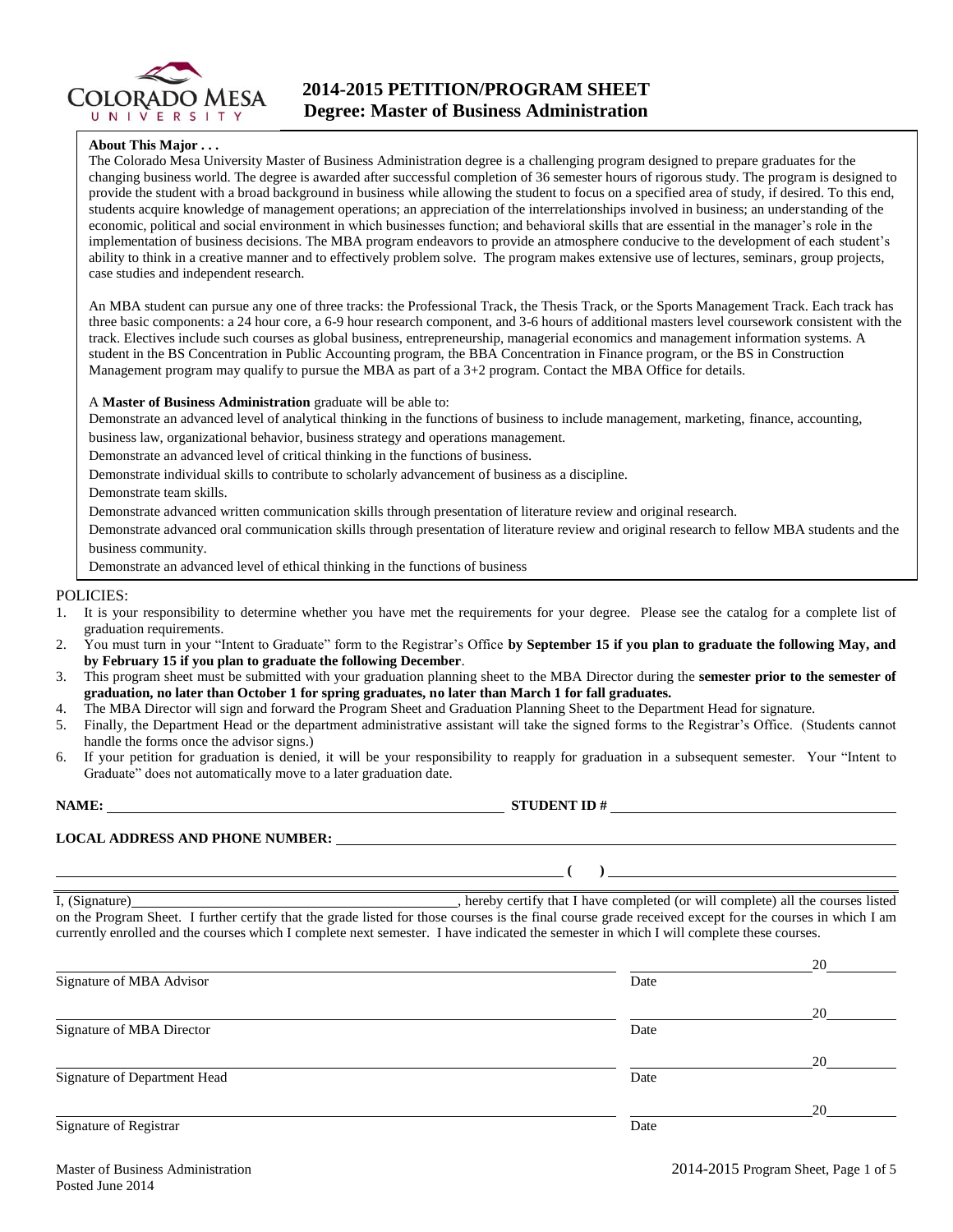**Students should work closely with their MBA advisor when selecting and scheduling courses prior to registration.** 

#### **Admission to the MBA Program.** An applicant must:

- Possess an undergraduate degree from a regionally accredited college or university;
- Demonstrate evidence of a strong academic background and the ability to pursue advanced study;
- Demonstrate evidence of appropriate English, reading, and writing skills;
- Demonstrate critical thinking skills;
- Have earned a GPA of 3.0 or better from the most recent 60 credit hours of course work earned toward a bachelor's degree, including required leveling courses;
- Have a cumulative 3.0 GPA or better in prior graduate work;
- Take the GRE and have results sent to the MBA Office. The GMAT score will be considered as an alternative to the GRE
- Write a 2,500–3,000 word essay in APA style on an important global business current event, demonstrating potential for MBA-level writing and research ability. The essay is written in a controlled setting: see MBA Director.
- Provide a current resume containing a detailed work history;
- Provide two professional and/or academic recommendations;
- Interview, if required, with members of MBA Committee;
- Meet other program admission requirements as determined by the MBA Director.
- An international student must take the TOEFL and achieve a score of 550 or higher, and meet other requirements as specified under International Student Admission criteria.

#### **Degree Requirements:**

- Admission to the program also follows all general admissions policies & procedures for graduate programs outlined in the university catalog.
- 36 Semester Hours are required for the MBA Degree.
- No class grade lower than "B" will be counted in the degree.
- It is the student's responsibility to read, understand, and follow all policies and procedures in the MBA Handbook.
- **Prior to completing his/her first semester or first six hours of the program a student must file a Degree Planning Sheet with the MBA office to delineate that student's specific degree requirements.**

#### **Leveling Courses (18 Semester Hours)**

An applicant can demonstrate, through academic transcripts, an appropriate background in the core requirements listed below. A student without this background or adequate depth in this background will be required to complete leveling requirements. This requirement must be met prior to acceptance to the MBA.

| Course No       | Title                                  | Sem.Hrs Grade | Term |
|-----------------|----------------------------------------|---------------|------|
| ACCT 201        | <b>Financial Accounting</b>            | 3             |      |
| <b>CISB 101</b> | <b>Business Info Technology</b>        | 3             |      |
| <b>FINA 301</b> | <b>Managerial Finance</b>              | 3             |      |
|                 | MANG 201 Principles of Management      | 3             |      |
|                 | MARK 231 Principles of Marketing       | 3             |      |
| STAT 200        | <b>Probability and Statistics</b>      | 3             |      |
|                 | or CISB 241 Intro to Business Analysis | 3             |      |

## **MBA Program** (36 semester hours)

### **I. Required MBA Core Courses** (24 Semester Hours)**:**

| Course No<br>Title                                                      | Sem.Hrs Grade | Term |
|-------------------------------------------------------------------------|---------------|------|
| <b>ACCT 500 Managerial Accounting</b><br>BUGB 500 Advanced Business Law | 3             |      |
| and Ethics                                                              | 3             |      |
| FINA 500 Financial Strategy                                             | 3             |      |
| <b>MANG 500 Advanced Management</b>                                     |               |      |
| Theory                                                                  | 3             |      |
| <b>MANG 501 Operations Management</b>                                   | 3             |      |
| MANG 510 Organizational Theory                                          |               |      |
| and Behavior                                                            | 3             |      |
| <b>MANG 590 Business Strategy</b>                                       | 3             |      |
| <b>MARK 500 Marketing Strategy</b>                                      | 3             |      |

### **II. MBA Research Component** (6-9 Semester Hours):

| BUGB 530 Research Design       | 3 |  |
|--------------------------------|---|--|
| and one of the following:      |   |  |
| BUGB 595 Research Practicum or |   |  |
| BUGB 590 Thesis                | h |  |

### **III. Chose One Track** (3-6 Semester Hours):

### **Professional Track**

Must take BUGB 595 (above) and 6 semester hours of 500-level electives in Dept of Business as approved by MBA Director

| _____ |  |
|-------|--|
|       |  |

#### **Thesis Track**

Must take BUGB 590 (above) and 3 semester hours of 500-level electives in Dept of Business as approved by MBA Director \_\_\_\_\_\_\_\_ \_\_\_\_\_\_\_\_\_\_\_\_\_\_\_\_\_\_\_\_\_\_ 3 \_\_\_\_\_ \_\_\_\_\_\_\_\_

#### **Sports Management Track**

Must take BUGB 595 (above) and the following two courses KINE 500 Facility and Equipment

| Management in Sport        |  |
|----------------------------|--|
| KINA 510 Event and Program |  |
| Management in Sport        |  |

# **V. Other Requirements:**

Following three items must be passed in the last spring semester:

| Requirement                       | Date Completed Pass/Fail |  |
|-----------------------------------|--------------------------|--|
| Written Comprehensive Exam        |                          |  |
| Written Research Report           |                          |  |
| <b>Oral Research Presentation</b> |                          |  |

During a student's entire MBA program, the student must also have followed all policies and procedures contained within the MBA Handbook.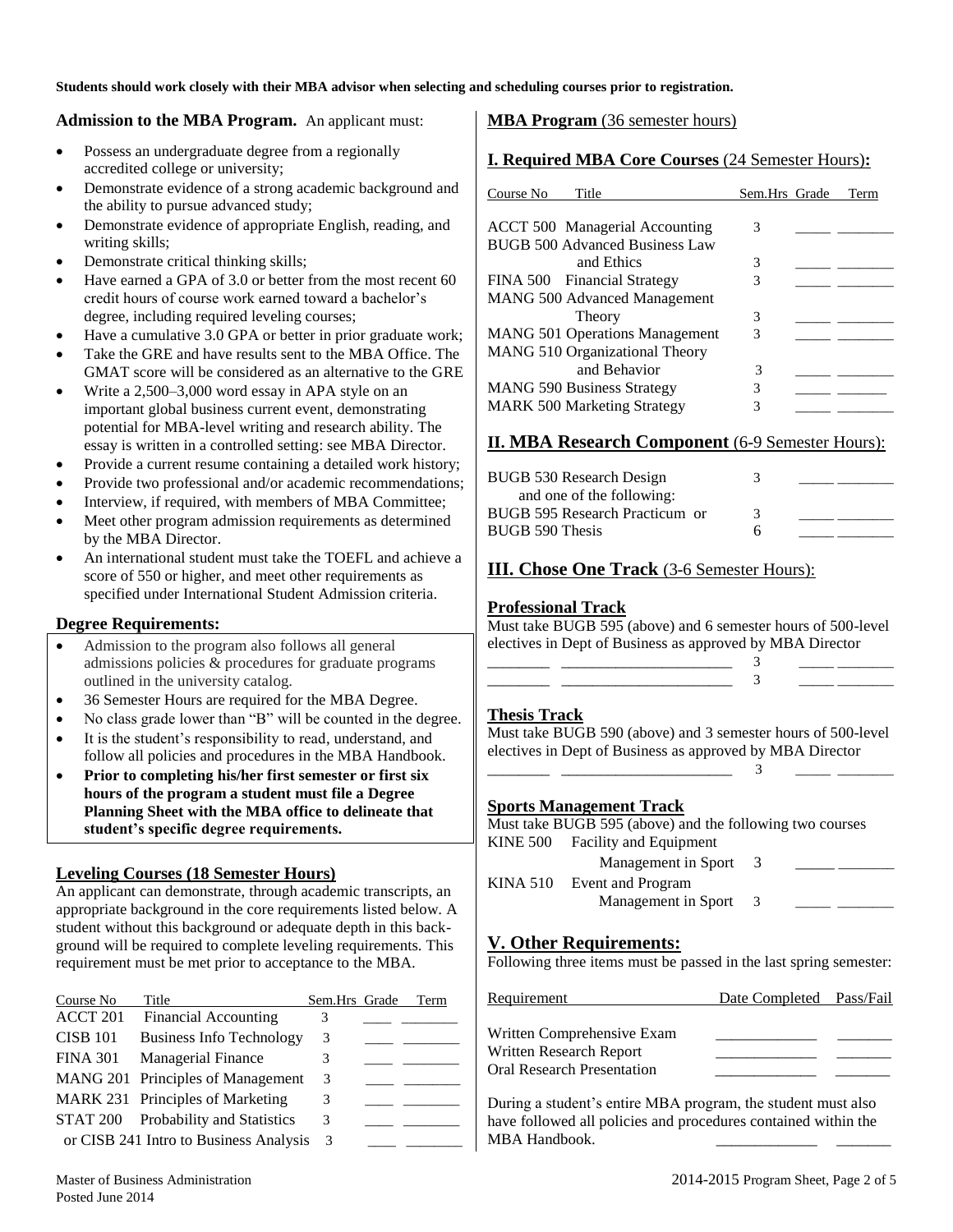## **SUGGESTED COURSE SEQUENCING FOR THE MASTER OF BUSINESS ADMINISTRATION**

Certain courses may have prerequisites or are only offered during Fall or Spring semesters. It is the student's responsibility to meet with the assigned advisor and check the two-year course matrix for course availability. Students may take more or fewer courses, but must complete all program requirements within six years.

# **Option 1. The following is a recommended sequence of course work for those on a three-year graduation path who have completed all leveling courses.**

|                                             |                 | <b>YEAR ONE</b>                           |                |
|---------------------------------------------|-----------------|-------------------------------------------|----------------|
| <b>Fall Semester</b>                        | <b>Hours</b>    | <b>Spring Semester</b>                    | <b>Hours</b>   |
| <b>MANG 500 Advanced Management Theory</b>  | 3               | BUGB 500 Advanced Business Law and Ethics | 3              |
| <b>ACCT 500 Managerial Accounting</b>       | $\overline{3}$  | <b>MARK 500 Marketing Strategy</b>        | $\overline{3}$ |
|                                             | 6               |                                           | 6              |
|                                             |                 | <b>YEAR TWO</b>                           |                |
| <b>Fall Semester</b>                        | <b>Hours</b>    | <b>Spring Semester</b>                    | <b>Hours</b>   |
| <b>MANG 501 Operations Management</b>       | 3               | FINA 500 Financial Strategy               |                |
| MANG 510 Organizational Theory and Behavior | $\overline{3}$  | Course from track                         | $\overline{3}$ |
|                                             | 6               |                                           | 6              |
|                                             |                 | <b>YEAR THREE</b>                         |                |
| <b>Fall Semester</b>                        | <b>Hours</b>    | <b>Spring Semester</b>                    | <b>Hours</b>   |
| <b>BUGB 530 Research Design</b>             | 3               | <b>BUGB 595 Research Practicum</b>        |                |
| Course from track (except for Thesis Track) | $\frac{3}{3-6}$ | OR BUGB 590 Thesis                        | h              |
|                                             |                 | <b>MANG 590 Business Strategy</b>         |                |
|                                             |                 |                                           | $6-9$          |

## **Option 2. The following is a recommended sequence of course work for those on a two-year graduation path who have completed all leveling courses**.

|                                             |              | <b>YEAR ONE</b>                             |                |
|---------------------------------------------|--------------|---------------------------------------------|----------------|
| <b>Fall Semester</b>                        | <b>Hours</b> | <b>Spring Semester</b>                      | <b>Hours</b>   |
| <b>MANG 500 Advanced Management Theory</b>  | 3            | BUGB 500 Advanced Business Law and Ethics   | 3              |
| <b>ACCT 500 Managerial Accounting</b>       | 3            | FINA 500 Financial Strategy                 | 3              |
| Course from track                           | $rac{3}{9}$  | <b>MARK 500 Marketing Strategy</b>          | $\overline{3}$ |
|                                             |              |                                             | 9              |
|                                             |              | <b>YEAR TWO</b>                             |                |
| <b>Fall Semester</b>                        | <b>Hours</b> | <b>Spring Semester</b>                      | <b>Hours</b>   |
| <b>MANG 501 Operations Management</b>       | 3            | Course from track (except for Thesis Track) | 3              |
| <b>BUGB 530 Research Design</b>             | 3            | <b>BUGB 595 Research Practicum</b>          | $3-6$          |
| MANG 510 Organizational Theory and Behavior | 3            | OR BUGB 590 Thesis (6)                      |                |
|                                             | $6-9$        | <b>MANG 590 Business Strategy</b>           | $\overline{3}$ |
|                                             |              |                                             | $9-12$         |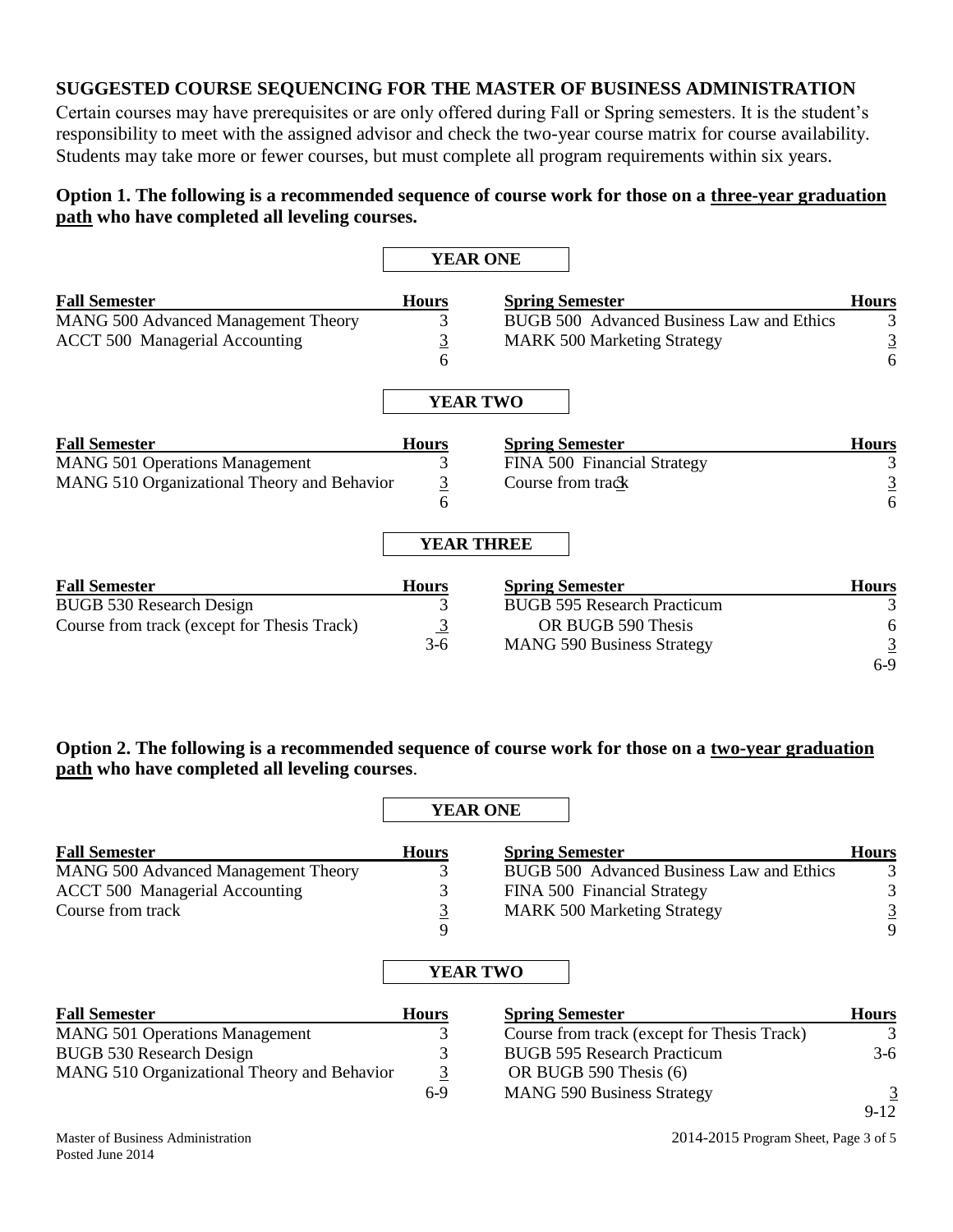## **Option 3. The following is a recommended sequence of course work for a student in the Accounting 3+2 Program who has completed all leveling courses and has met the following requirements:**

- 1. Must be accepted into the 4 year BS in Public Accounting program.
- 2. Must have completed at least 11 hours of ACCT courses & have completed or be enrolled in ACCT 322.
- 3. Must be classified as a senior (90 or more credit hours including hours currently enrolled in).
- 4. Must have at least a 3.00 overall G.P.A.
- 5. Must have at least a 3.00 G.P.A. in ACCT courses and pending completion of ACCT 322 with a C or better
- 6. Must have met with MBA Director and have been approved for study in the 3+2 program.

|                                            |                                               |              | <b>YEAR FOUR of BS Concentration in Public Accounting</b> |              |
|--------------------------------------------|-----------------------------------------------|--------------|-----------------------------------------------------------|--------------|
| <b>Fall Semester</b>                       |                                               | <b>Hours</b> | <b>Spring Semester</b>                                    | <b>Hours</b> |
| Six to nine hours of undergraduate program |                                               | $3-6$        | Six to nine hours of undergraduate program                | $6-9$        |
| <b>ACCT 500 Managerial Accounting</b>      |                                               |              | BUGB 500 Advanced Business Law and Ethics                 | 3            |
|                                            | MANG 510 Organizational Theory & Behavior     |              | <b>MARK 500 Marketing Strategy</b>                        |              |
| MANG 500 Advanced Management Theory        |                                               |              |                                                           | $12 - 15$    |
|                                            |                                               | $12 - 15$    |                                                           |              |
|                                            |                                               |              | <b>YEAR FIVE</b>                                          |              |
| <b>Fall Semester</b>                       |                                               | <b>Hours</b> | <b>Spring Semester</b>                                    | <b>Hours</b> |
| Six to nine hours of undergraduate program |                                               | $6-9$        | Three hours of undergraduate program                      |              |
| <b>MANG 501 Operations Management</b>      |                                               | 3            | FINA 500 Financial Strategy                               |              |
| <b>BUGB 530 Research Design</b>            |                                               | 3            | MBA course from track (or take in summer term)            |              |
|                                            | Course from MBA track (or take during summer) | $0 - 3$      | <b>BUGB 595 Research Practicum</b>                        |              |
|                                            |                                               | $12 - 15$    | <b>MANG 590 Business Strategy</b>                         |              |
|                                            |                                               |              |                                                           | 15           |

## **Option 4. The following is a recommended sequence of course work for a student in the BBA in Finance 3+2 Program who has completed all leveling courses and met the following requirements:**

1. Must be fully accepted into BBA program, i.e., must have completed 17 hours of BBA Foundation Courses.

2. Must be classified as a senior, i.e., earned 90 or more credit hours.

3. Must have followed the recommended course sequence in the BBA Finance Concentration for the first three years.

4. Must have at least a 3.25 overall GPA.

5. Must have at least a 3.25 GPA in the BBA major.

6. Must have met with MBA Director and have been approved for study in the 3+2 program.

|                                        |              | <b>YEAR FOUR of BBA Concentration in Finance</b> |                |
|----------------------------------------|--------------|--------------------------------------------------|----------------|
| <b>Fall Semester</b>                   | <b>Hours</b> | <b>Spring Semester</b>                           | <b>Hours</b>   |
| <b>MANG 471 Operations Management</b>  |              | <b>MANG 491 Business Strategy</b>                |                |
| <b>BUGB 401 International Business</b> |              | <b>BBA</b> Elective                              | $\mathcal{R}$  |
| <b>Finance Concentration Elective</b>  |              | MBA Elective in track (or take during summer)    | $0 - 3$        |
| MANG 500 Advanced Management Theory    |              | BUGB 500 Advanced Business Law and Ethics        | $\mathcal{E}$  |
| <b>ACCT 500 Managerial Accounting</b>  | <u>3</u>     | FINA 500 Financial Strategy                      |                |
|                                        | 15           | <b>MARK 500 Marketing Strategy</b>               | $\overline{3}$ |
|                                        |              |                                                  | 15-18          |

|                                           |              | <b>YEAR FIVE</b>                              |              |
|-------------------------------------------|--------------|-----------------------------------------------|--------------|
| <b>Fall Semester</b>                      | <b>Hours</b> | <b>Spring Semester</b>                        | <b>Hours</b> |
| FINA 320 Fundamentals of Investments      |              | FINA 420 Security Analysis/Portfolio Mgt      |              |
| FINA 431 International Financial Mgmt     |              | FINA 451 Financial Mgmt, Theory & Apps.       |              |
| <b>MANG 501 Operations Management</b>     |              | <b>BUGB 590 Business Strategy</b>             | 3            |
| MANG 510 Organizational Theory & Behavior |              | <b>BBA</b> Concentration Elective             | 3            |
| MANG 530 Research Design                  |              | <b>BUGB 595 Research Practicum</b>            | $\mathbf{3}$ |
|                                           | 15           | Course from MBA track (or take during summer) | $0 - 3$      |
|                                           |              |                                               | $15 - 18$    |